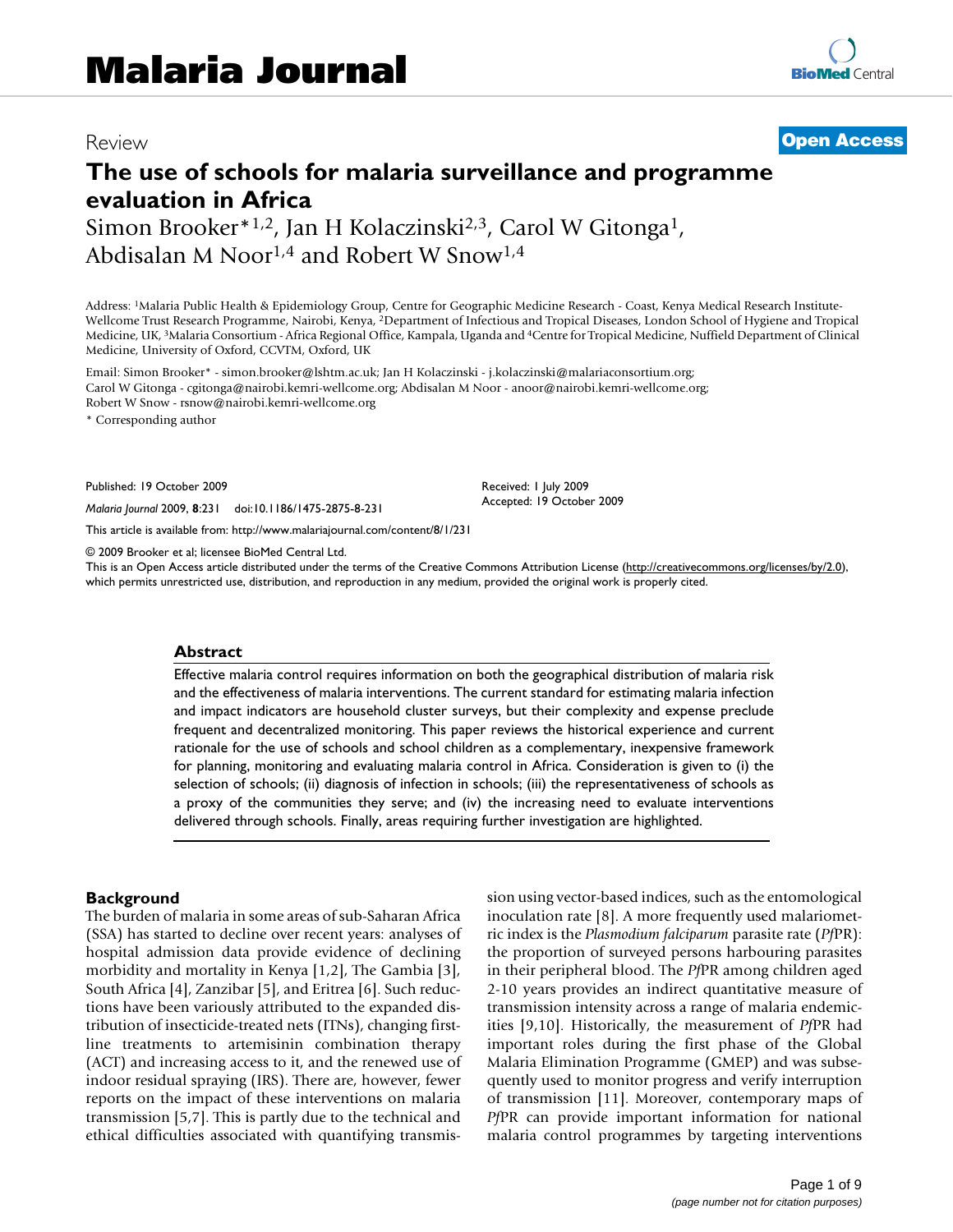according to endemicity, thus cost-effectively targeting resources for malaria control [12,13].

Currently, the most robust sampling framework for national malaria surveys are household cluster surveys, including: Demographic and Health Surveys [14], the Multiple Indicator Cluster Surveys [15], and Malaria Indicator Surveys (MIS) [16]. All of these surveys collect household-level information on malaria intervention coverage, patterns of anti-malarial use, and in selected MIS, on the prevalence of malaria infection and anaemia among pregnant women and children under five years of age. However, estimating *Pf*PR among these age groups is not optimal as pregnant women sequester infections [17] and infection prevalence in very young children is modified by a variety of factors including presence of maternal antibodies [18,19]. More importantly, national cluster surveys are expensive, time-consuming, technically complicated to undertake, and sampling is typically powered to provide only national or in some instances, first-level administrative unit (e.g. State or Province) representative estimates of malaria risk and intervention coverage. Such limitations preclude frequent monitoring and evaluation, beyond the first administrative level, hindering decentralized planning and allocation of resources for targeted control. Increasing the frequency of monitoring risk enables prompt feedback of intervention effectiveness, helping control programmes to adapt and improve control strategies. Across much of SSA, routine collection of malaria information at district levels currently focuses on passive case detection data on suspected malaria cases compiled by health facilities. However, these data are almost universally incomplete [20], lack diagnostic precision [21], and are rarely used for planning purposes. Because of these shortcomings, alternative sampling methods for monitoring malaria risk and intervention coverage are being explored, including household lot quality assurance sampling [22,23] and expanded programme of immunization (EPI) contact sampling [24,25]. This article reviews the historical experience and current rationale for the use of schools and school children as a complementary, inexpensive framework for malaria planning, monitoring and evaluation.

## **The history of school malaria surveys**

Conducting school malaria surveys is not a new approach in malariology. School surveys were a common feature of early approaches to malaria reconnaissance and control [26,27] (Figure 1). During the 1920-40s, large-scale school parasite surveys were frequently conducted in the United States and used to track the decline of malaria in the country: between 1942-43, for example, blood films were collected from 104,613 school children in seventeen states, with only 201 were found to be infected [28]. In the interests of time, survey investigations involved the examination of splenomegaly, limiting the collection of blood smears to children with enlarged spleens and/or a random proportion of children without palpable spleens. Such a screening approach was for instance adopted in nationally representative school malaria surveys undertaken in Cuba, 1935-1942 [29] and El Salvador, 1938-1940 [30].

School surveys were also an important component of early, particularly colonial, malaria reconnaissance and monitoring in Africa. In his survey of malaria in Southern Rhodesia, Alves reports results of school surveys conducted between 1937 and 1948 [31], while in the seminal 1967 book *Malaria in Tanzania* by Clyde [32] many of the reports of parasite prevalence were based on surveys of school children. In Uganda, as part of the pre-eradication programme of the 1960s, the nationwide distribution of different *Plasmodium* species was mainly based on school surveys conducted in different ecological settings across the country [33]. In Kenya, a recent assembly of parasite prevalence data found that over 50% of surveys conducted between 1975 and 1989 were Ministry of Health surveys of school children, which previously were a routine activity of the Division of Vector Borne Diseases (Noor et al. in preparation). School surveys were also an important component of monitoring the impact of malaria control: for example, the impact on malaria and anaemia of IRS in the Taveta-Pare area of Kenya and Tanzania during 1954 and 1959 was evaluated, in part, through school surveys [34,35]. Seemingly, however, school surveys fell out of favour, presumably due to financing constraints and a shift in the goals of control programmes from malaria elimination to morbidity control. More recently, school parasite surveys have been included in rapid assessments of malaria in urban SSA [36].

**Advantages of school-based malaria surveillance** The practical advantages of sampling children at school are clear: identification and selection of individuals is simplified, compliance is high, and costs are reduced, since only a fraction of the population is examined. In addition, ministries of education are increasingly developing or upgrading national school databases using geographical information systems (GIS). This allows incorporation of information on schools location and enrolment into a single database, and the use of geo-statistical methods to model risks between schools and across unsampled schools.

There are additionally important epidemiological reasons for sampling children who attend school. Historically, malaria endemicity was defined on the basis of *Pf*PR among children aged 2-10 years and geographical reconnaissance of malaria was recommended in all areas prior to a control programme launching into an attack phase of the GMEP [11,33,34]. Recent mathematical models of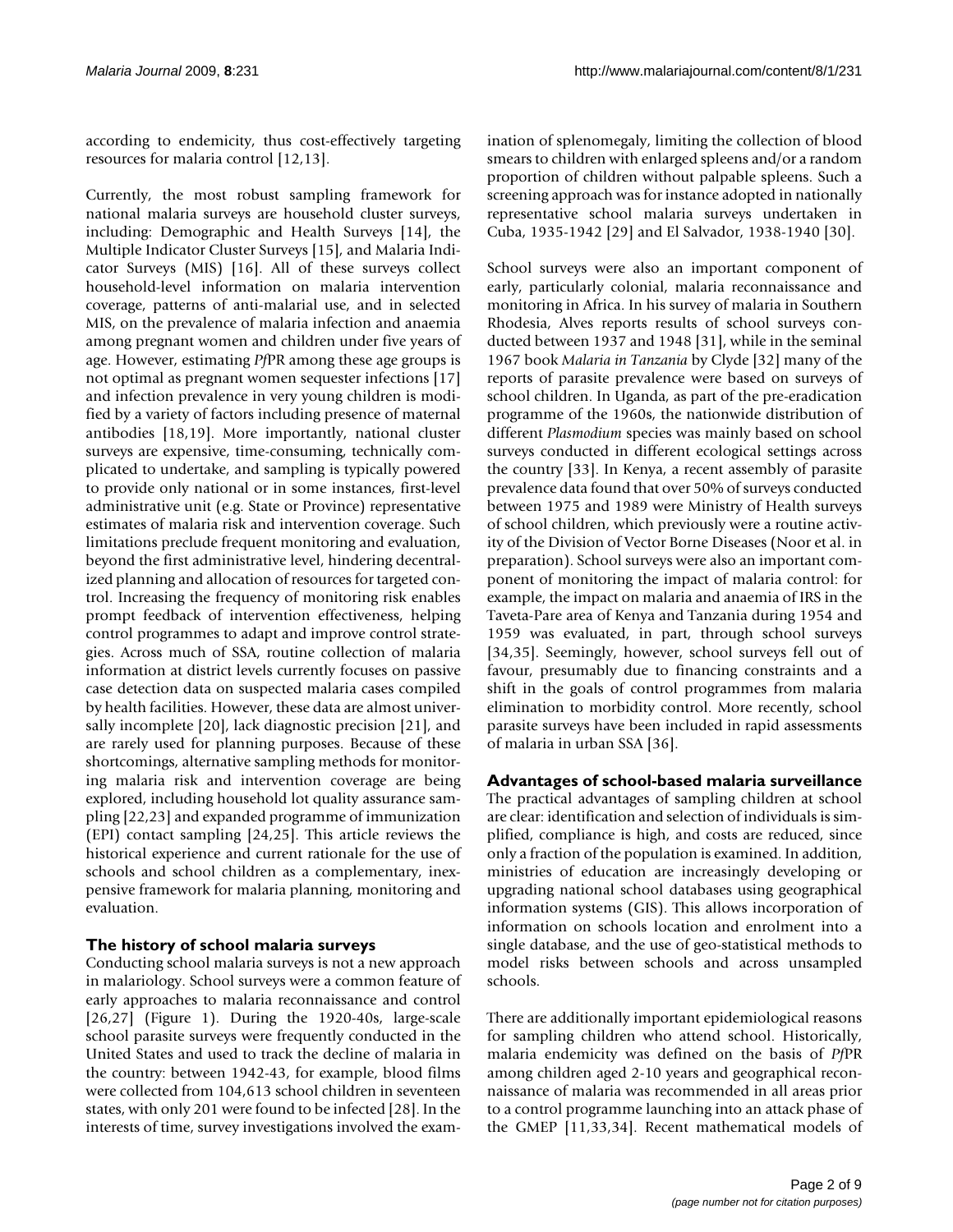"[Surveys] must provide reliable answers as to the fundamental questions of where, when and how malaria occurs. This information is indispensable foundation for the formulation of any program for control, as well as providing the base line against which effectiveness of the future control work can be measured". (p, 831)

"[Malaria] reconnaissances are extensively rather than intensive investigations, made rapidly as the available personnel and transportation facilities permit, to ascertain the scope of malaria distribution and appraise its intensity over a broad region, such as a colony, state, province or country". (p. 835)

"In planning for a reconnaissance, the latest available census data should be sought, and information on the number and location of public and primary schools secured…principals of these schools should be advised through official channels of the impending visit of the field visit" and "Five percent of those [of school age] represents a practicable objective". (p. 835-6)

'Malaria surveys have been greatly facilitated by limiting samples to children in schools, usually from five to fifteen years of age', but recognize that 'school attendance is highly variable, however….and only those with ambulatory infections will be found at school. Thus the school group examined is neither representative of the whole population, nor of all children of school age. If these conditions are fully appreciated, however…there is no reason why samples should not be systematically limited to the universe of children at school". (p.844)

## Historical recommendatio **Figure 1** ns for planning and conducting school malaria parasite surveys [26] **Historical recommendations for planning and conducting school malaria parasite surveys** [26].

malaria transmission dynamics indicate that EIR determines both the rate at which *Pf*PR rises during early childhood and the age at which maximum *Pf*PR is attained [9,10]. Age-stratified studies in varying transmission settings reveal that *Pf*PR consistency has a convex relationship with age, with *Pf*PR rapidly rising in among young children, attaining a maximum within the 5-10 year old age class, and declines among adolescents and young adults, thereafter maintaining a relatively stable low value throughout adulthood (Figure 2). Such consistency in the relationship between *Pf*PR and age settings permits agestandardization of available *Pf*PR estimates to the two to 10 year age range on the basis of catalytic conversion models [9], although estimates are most precise when the

majority of the sampled population are within this age range.

## **Monitoring intervention coverage**

School-based surveys may potentially provide useful proximate estimates of the coverage of community-wide malaria interventions. Interviewing African school children by teachers is a well accepted and cost-effective approach for determining the prevalence of urinary schistosomiasis [37] and may potentially be used to monitor mosquito net coverage. Studies in Uganda show that schoolchildren reliably reported net ownership and the proportion of children protected in their households, hence providing a cheap and relatively fast method to esti-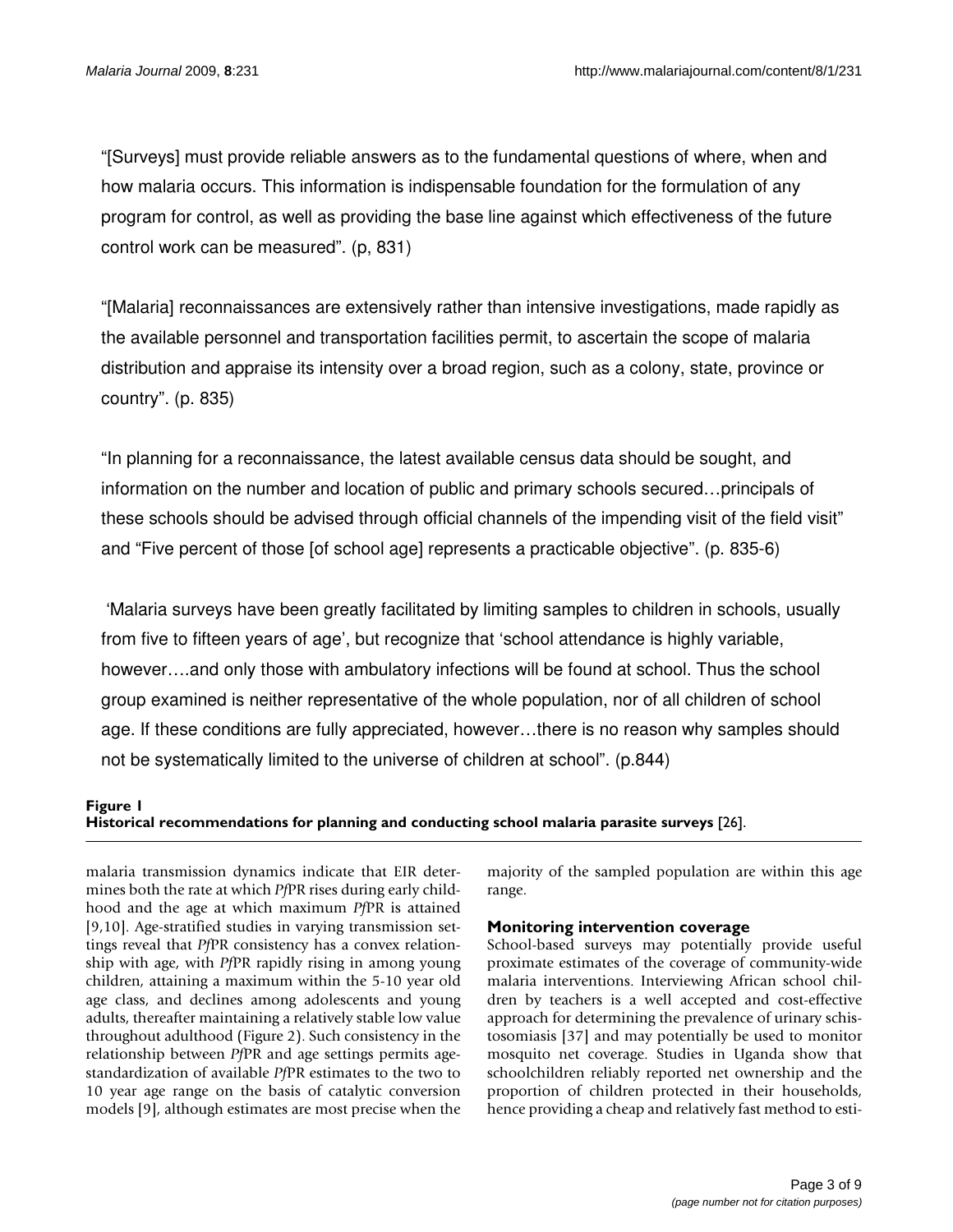

#### The relationship between age and asite rate ( **Figure 2** *Pf*PR) [Adapted from data provided in ref [9]] *Plasmodium falciparum* par-

**The relationship between age and** *Plasmodium falciparum* **parasite rate (***Pf***PR) [Adapted from data provided in ref** [9]**]**. Each line represents the age profile for population living in varying transmission settings: South and Central Somalia (*PfPR* among 5-14 year olds (*PfPR*<sub>5-14</sub>) = 24.6%) [74]; Kilifi, coastal Kenya (PfPR<sub>5-14</sub> = 37.5%) [75]; Navrongo, Ghana (PfPR<sub>5-14</sub> = 66.9%) [76] and Kilombero, Tanzania (PfPR $_{5-14}$  = 83.7%) [77]. Shaded box indicates typical age range of Primary school children in Africa (5-14 years).

mate coverage at the community level [38,39]. The additional work involved in administering questionnaires to the pupils did not appear to pose any problems to the teachers, and importantly, school children were able to differentiate between treated and untreated nets [38]; though this will become less relevant as the use of longlasting insecticide nets (LLINs) increases. The questionnaire approach may also be extended to monitoring household IRS coverage. By contrast, school children are unlikely to provide coverage information on the quality of disease management and treatment practices among their younger siblings or their pregnant mothers or sisters, and household surveys remain most relevant here.

#### **Selection of schools**

The question as to how many schools to be included in malaria surveillance in a given area is similar to that faced by all large-scale surveys, and needs to be guided by both statistical and practical considerations. The appropriate sample size will depend on the expected *Pf*PR, the desired precision of *Pf*PR estimates, and the intrinsic variation of *Pf*PR between schools [40]. Practical constraints include availability of financial and human resources as well as accessible of schools.

In traditional large-scale surveys, sampling units are typically selected on the basis of population proportionate sampling. Because there is need to define the geographical variation in *Pf*PR, a more spatially explicit sampling design may be required to capture spatial heterogeneities. Spatial sampling is an emerging area of scientific investigation [41,42], for which almost no work exists for parasite epidemiology. However, advances in GIS coupled with increasing availability of spatially-referenced national school databases provide an important opportunity for constructing efficient spatial sampling designs. In Kenya, for example, there are over 17,727 government, day mixed schools, which can constitute the sampling frame and these have all been recently geo-located using hand-held global positioning systems [43]. Schools can serve as the primary sampling unit and children within selected schools as secondary sampling units. By way of example, Figure 3a presents a representative national sample of 416 schools (3% of total number of schools) representing 41,600 children. Schools were selected proportionate to the number of schools in each district. The total estimated financial cost of such a survey is US\$ 424,808, or US\$ 1,021 per school surveyed (Figure 3b). In each school, 10 boys and 10 girls (plus two reserve children per school) from each class are selected using random number tables. By comparison, the nationwide MIS conducted in Kenya in 2007 was based on a two stagestage cluster sample of 6,854 households surveyed in 199 census enumeration areas (Figure 3c), randomly selected from all regions and urban areas of the country. The survey included 33,534 persons, including 6,842 children aged 0-4 years. The corresponding survey costs excluding training, piloting and technical costs are estimated to be US\$ 649,930, or US\$ 3,299 per cluster sampled (Figure 3d).

School surveys may be further simplified by the use of lot quality assurance sampling (LQAS) [44], which has the potential to classify geographical areas according to (i) specified categories of infection prevalence to target interventions [45] or (ii) establish whether a specified coverage target has been reached [46]. Although LQAS has been extensively used to monitor coverage of vaccination programmes [23], there are few documented applications in malaria monitoring and surveillance. Current applications include community LQAS surveys for the detection of epidemics in the Madagascan highlands [45] and large country LQAS surveys of malaria intervention coverage as part of the World Bank's Malaria Booster Project in Nigeria [47]. Whatever the sample design, the usefulness of national school surveys will crucially depend on a number of issues, including the accuracy of diagnosis and how representativeness schools are of the wider community, which are now considered.

#### **Diagnosing infection in schools**

The most common and widely used technique to detect *Plasmodium* sp. in circulating peripheral blood is microscopy. This method is, however, only as reliable as the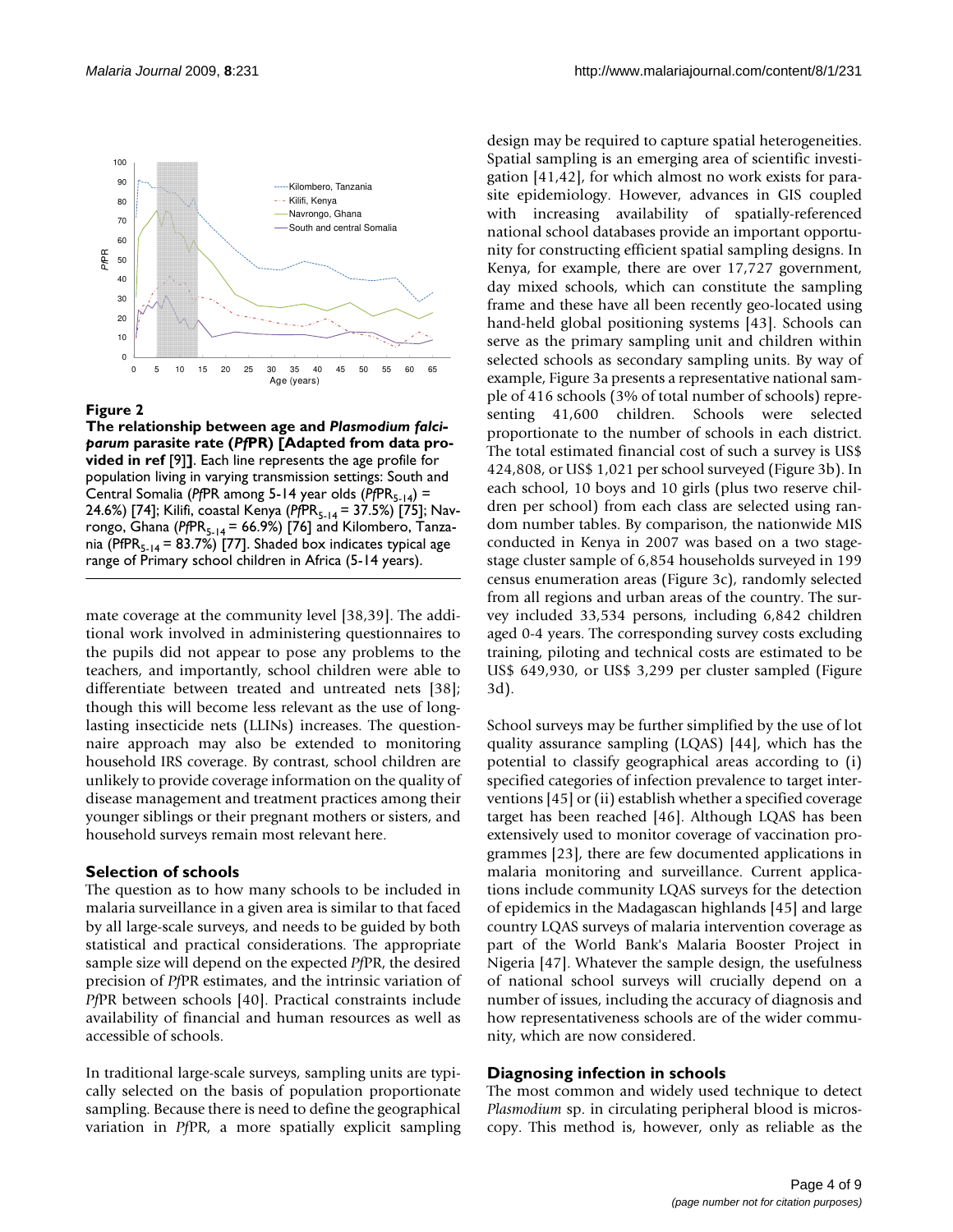

 $(B)$ 

| Item                             | Cost (US\$) |
|----------------------------------|-------------|
| Personnel                        | 134.553     |
| Malaria RDTs                     | 27.040      |
| Haemoglobin machines & curvettes | 45.125      |
| Malaria slide QA reading         | 50,625      |
| Other laboratory consumables     | 13.890      |
| Direct data entry & management   | 36,975      |
| Transportation & communication   | 116,600     |
| Sensitization                    | 3.000       |
| Overall cost                     | 427,808     |
| Cost per school                  |             |

 $(D)$ 

| Cost (US\$)        |
|--------------------|
| 267,406            |
| 10,000             |
| 24.375             |
| 7.802 <sup>1</sup> |
| 12.447             |
| 12,850             |
| 221,575            |
| 93,475             |
| 649,930            |
| 3.299              |
|                    |

1 We assumed that blood slides are also made in addition to the use of rapid diagnostic tests, and that 30% of slides are read using quality assurance (QA) procedures.

### **Figure 3** Production of the contract of the contract of the contract of the contract of the contract of the contract of the contract of the contract of the contract of the contract of the contract of the contract of the c

**Developing a national school-based malaria information system in Kenya, 2009.** (A) geographical location of the 416 sentinel schools in a national school malaria survey and all Government of Kenya (GoK) primary schools; and (B) the estimated personal, laboratory consumable, data management and logistics costs to implement a national school malaria survey in Kenya. (C) Geographical location of sampled 197 clusters in the 2007 Kenya Malaria Indicator Survey and all communities in Kenya; and (D) MIS costs, excluding training and piloting and technical support.

quality of the blood slide preparation and equipment, skills of the microscopist and quality control [48,49]. An alternative and increasingly used diagnostic method are rapid diagnostic tests (RDTs). A number of products are now commercially available, detecting different parasite protein products: *P. falciparum*-specific histadine-rich protein (HRP) or species-specific isotypes of lactate dehydrogenase [50]. When stored and used correctly RDTs can have an accuracy that exceeds 95% sensitivity and 90% specificity for detection of *P. falciparum* when compared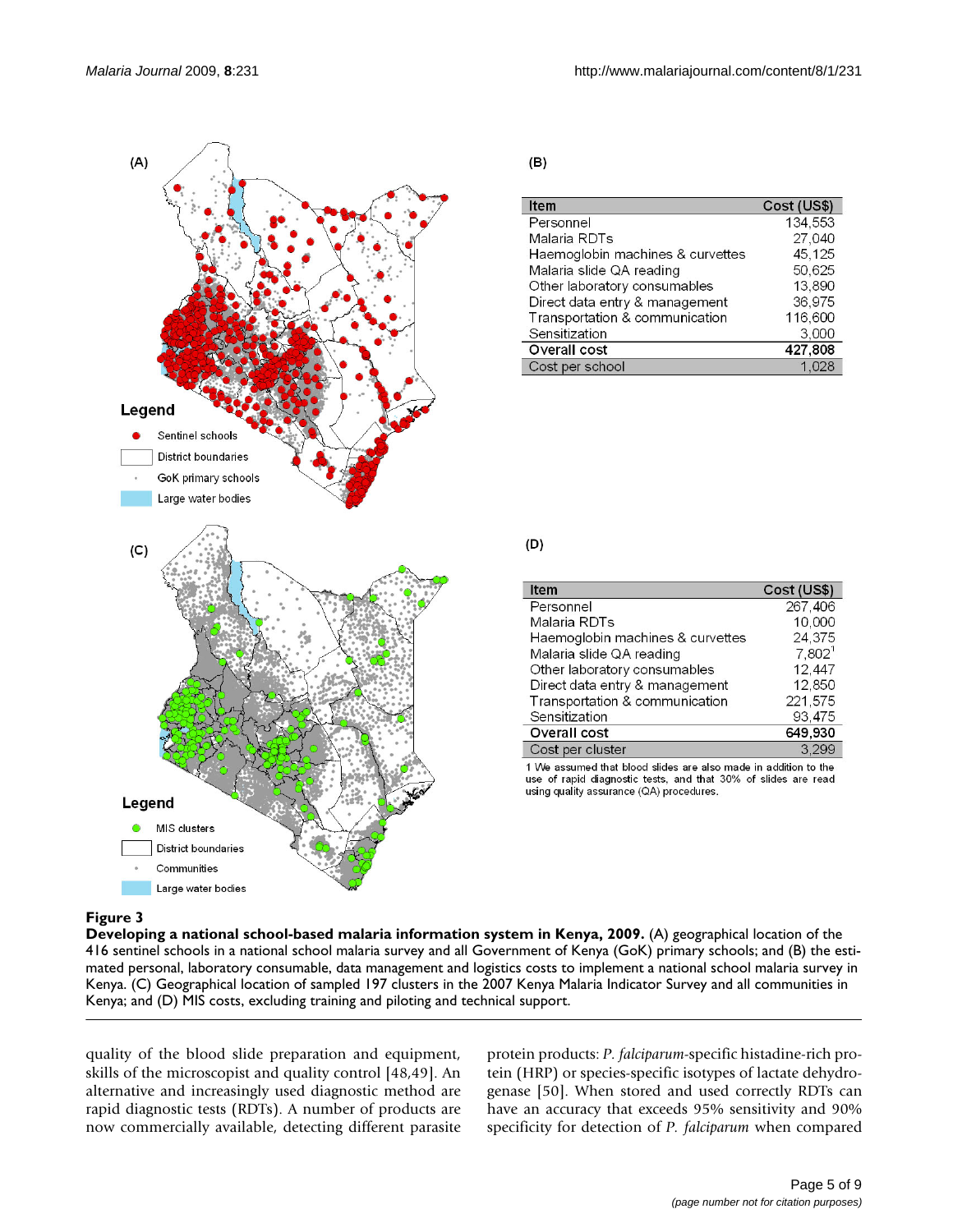to expert microscopy even at relatively low parasite densities [51]. The tests with the highest sensitivity are typically HRP-based test since *Pf*-HRP can persist for two weeks after parasite clearance. Although *Pf*-HRP-based tests are more likely to generate false positives, which has implications on their use for case-management [[52](#page-8-0)], these tests are still valuable during community prevalence surveys which aim to estimate parasite exposure as a measure of transmission intensity. The ease with which RDTs can be used and the short time in which they provide a diagnosis means that they can readily be incorporated into routine school malaria surveys, with identified positives treated on site. Recent experience in Kenya shows that the use of RDTs in 65 schools, compared to validated microscopy results, has a sensitivity of 98.9% and a specificity of 84.9% (Brooker et al. unpublished). A more cost-effective approach to improve precision is to use RDTs for fieldbased diagnosis in areas of low malaria transmission, with microscopy of all RDT-positive samples and a corresponding random selection of RDT-negatives undertaken by quality assured microscopists unaware of the RDT results. This stepwise approach to diagnosis has parallels with the two-stage approach of spleen examination and blood samples adopted in the USA, Cuba and El Salvador in the 1930s [29,30]. In areas of high transmission in Africa, the use of RDTs alone is advocated. Other diagnostic techniques are being explored to measure changes in infection exposure with time, notably serological measures of antimalarial antibodies that persist for months or years after infection [53-56]. These approaches will become more valuable where school children may serve as sentinel surveillance to define malaria elimination progress in their communities.

## **Representativeness of schools**

An important determinant of the representativeness of schools of the communities they serve is the level and equity of school enrollment. Current commitment of national governments and donors to achieving universal primary school participation [57], means that school enrollment rates are increasing. This has been most pronounced in SSA where since 2000 there has been a 52% increase in pupil enrollment [58]. Across the continent, however, there remains substantial variation in enrollment levels, and this will impact on the representativeness of schools. School enrollment in East Africa is characterized by high enrollment and primary completion rates [59]: for example, in Tanzania in 2007, net primary enrolment was 98% and primary completion rate 85% [60]. Evidence suggests that in such settings the majority of non-enrolled school age children have at least one sibling attending school, and that neither socio-economic status nor maternal education is associated with higher enrolment [59,61]. By contrast, in Central and West Africa, where both enrollment and completion rates are low,

there are large differentials in enrollment by socio-economic and health status: for example, in Burkina Faso, only 18% from the poorest households enter grade 1 compared to 70% from the richest household [59]; and in Ghana, adolescent non-enrolled boys were more heavily infected with helminth infections and more likely to be anaemic than enrolled adolescent boys [62]. Such wealth differentials in enrollment have obvious implications for the schools representativeness of schools for the community at large where enrollment, infection and intervention use are affected by poverty. Representativeness will also depend on the types of schools sampled. In certain settings, boarding schools, single sex schools (such as Koranic schools), or non-government (private and parochial) schools may predominate; for example, parochial schools in Demographic Republic of Congo; and Koranic schools in Senegal. In such settings, it may be appropriate include non-government schools in the sampling frame. Representativeness of school surveys is likely to be greatest in those malaria endemic countries with the highest enrollment and completion rates, namely eastern and southern African countries (Figure 4). This will, in turn, help improve the coverage of Africa-wide empirical data to develop mapped extents of *P. falciparum* transmission intensity [63].

Finally, the representativeness of *Pf*PR data collected through school surveys may depend on size of the catchment area of schools. If, for example, a school's catchment area is large, it may include villages with varying malaria ecologies; if the catchment area is small, then the derived *Pf*PR is likely to be more representative of the immediate community. Little is known about the size and structure of school catchment areas in Africa, and this merits further investigation. It is known, however, that there is only a minor influence of household distance to schools on enrollment [64].

## **Combing surveillance and intervention in schools**

There is increasing recognition that universal mosquito net coverage is one of the most effective malaria prevention tools, such that LLINs should be distributed freely or should be highly subsidized and used by all community members, including school children [65]. In addition, school children themselves are increasingly becoming the targets of malaria control [66]. As the intensity of malaria transmission declines, it is suggested that clinical immunity will be acquired more slowly, with disease burdens shifting into older age groups, including school children [67,68]. This epidemiological transition is occurring at a time when more children than ever before are attending school. Consequently, there is growing interest in identifying malaria interventions that can be delivered through the existing school system [69], and control strategies for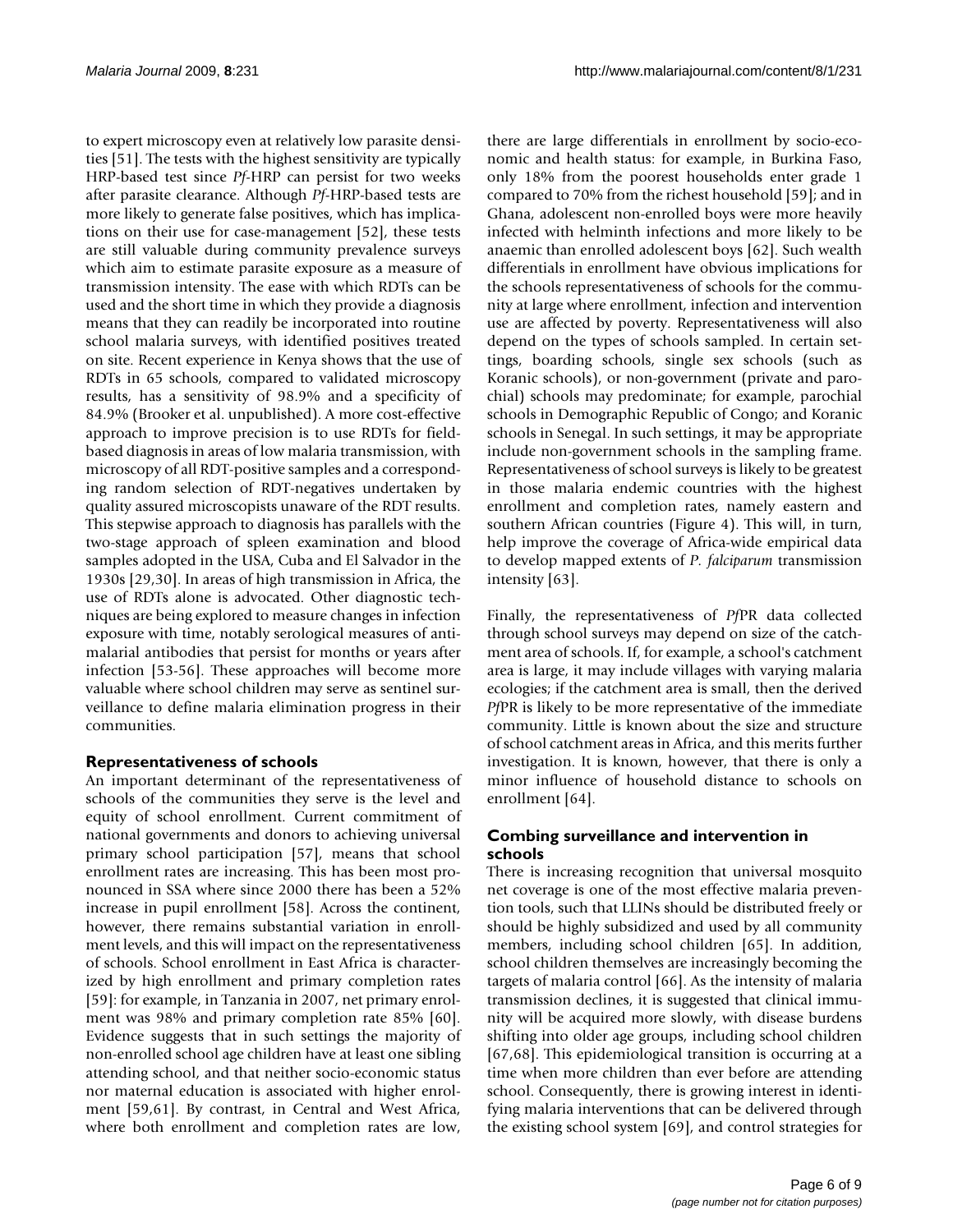

## **Figure 4**

**Representativeness of school children for malaria surveillance in Africa**. (a) enrollment and (b) completion rates by country. Countries shaded grey indicate an absence of malaria transmission: Algeria, Egypt, Lesotho, Libya, Morocco, Tunisia and Western Sahara. Net enrollment ratio is the ratio of children of official school age who are enrolled in school to the population of the corresponding official school age. Primary completion rate is the percentage of students completing the last year of primary school. It is calculated by taking the total number of students in the last grade of primary school, minus the number of repeaters in that grade, divided by the total number of children of official graduation age. Data source: World Development Indicators [60]. (c) Geographical distribution of malaria survey data (n = 5307) currently included in the Malaria Atlas Project <http://www.map.ox.ac.uk>[63].

malaria in schools need to be formulated in relation to epidemiological patterns of infection and disease, as well as intervention cost-effectiveness. Monitoring and evaluation of school-based interventions will be essential to determine impacts of interventions on levels of infection, disease and school absenteeism. As such, schools become vehicles for surveillance of infection risks in the communities they serve and targets for intervention delivery. This too has a historical precedent: in Kenya, for example, during the 1970s and 1980s schools were used as a means to rapidly and routinely estimate infection risks across the country using technicians from regional offices of the Ministry of Health's Division of Vector Borne Diseases [[70](#page-8-1)]. On completing these surveys staff provided chloroquine treatment for all infected children. Elsewhere in Africa, historical school-based delivery of malaria chemoprophylaxis was associated with significant reductions in malaria-related morbidity and mortality, and improvements in educational outcomes [71-73].

### **Future directions**

The routine surveillance of malaria infection is uncommon in any national malaria strategy in Africa and it is notable that countries in southern Africa have identified elimination as an achievable immediate target without any mapped reconnaissance of malaria risk. It is argued that surveys of school attending children provide a rapid, cheap and sustainable platform to assemble information on malaria risk among communities, and that in time, children attending school will increasingly become the focus of intervention as the epidemiology of malaria risk changes. This is not a new approach but its significance has re-emerged during a renewed international interest in malaria control and elimination. The use of schools as sentinels does however require further validation and optimization. Notable areas of investigation that require attention include studies on the representativeness of schools and how this varies in relation to levels of school enrolment as well as malaria endemicity; the potential sampling and diagnostic biases introduced when transmission intensity declines and all new infections become clinical events resulting in absenteeism; and the validity of children's reporting on intervention, especially mosquito net, use among household members. However, it is likely that as pupil enrollment continues to expand schools will increasingly provide a representative sample of community events. Furthermore, the technical capacity to conduct school malaria surveys already exists in most SSA countries, and engaging the health and education sectors in malaria control promotes inter-sectoral collaboration at national levels.

### **Competing interests**

The authors declare that they have no competing interests.

### **Authors' contributions**

SB and RWS conceived the idea for the paper, and SB developed the initial draft paper. JK and AMN contributed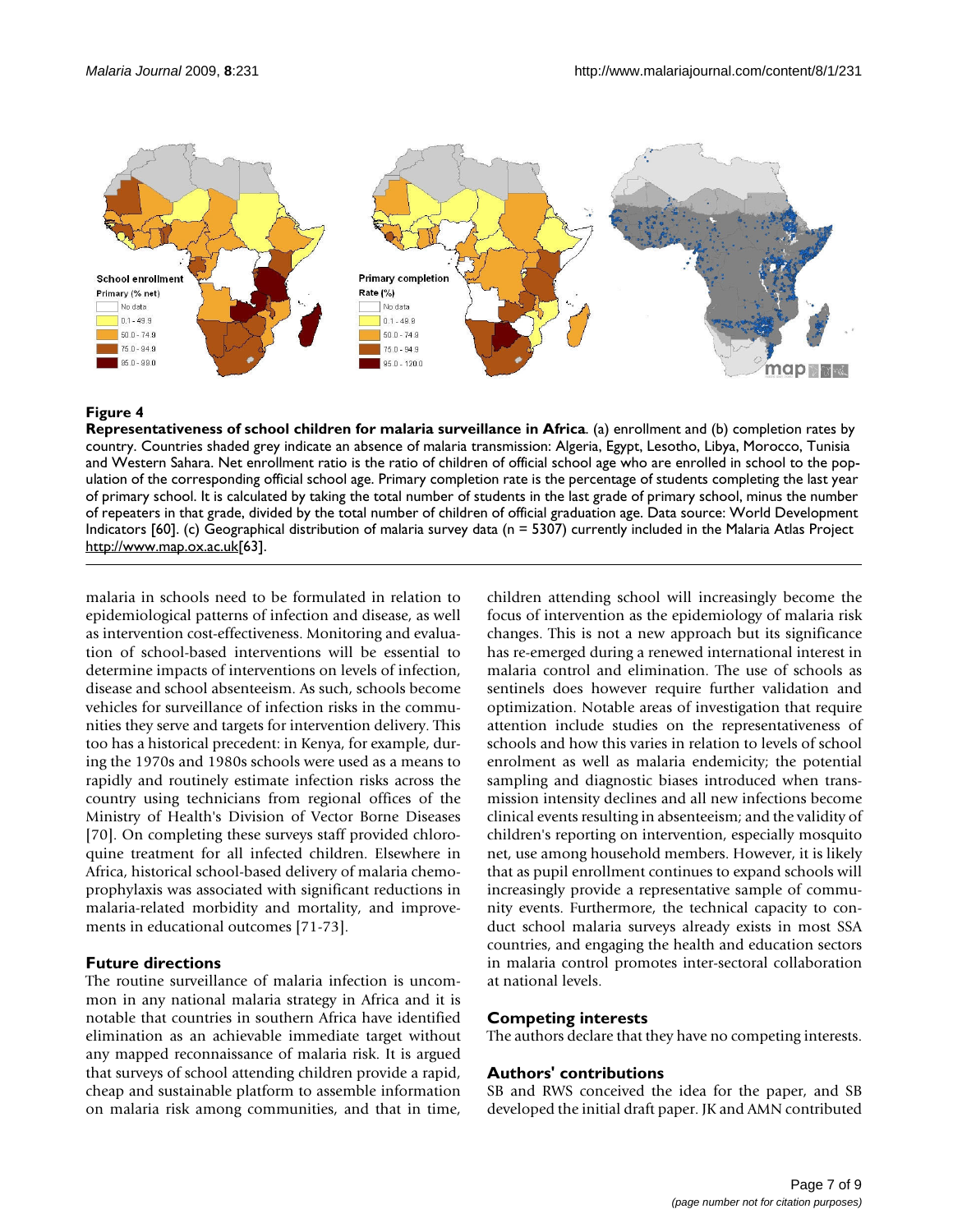to the survey design issues, and CWG contributed to the issues surrounding the representativeness of schools. All authors read and approved the final manuscript.

#### **Acknowledgements**

SB is supported by a Research Career Development Fellowship from the Wellcome Trust (#081673), CWG is supported by a Commonwealth Scholarship, AMN is supported by the Wellcome Trust as a Research Training Fellow (#081829) and RWS is a Wellcome Trust Principal Research Fellow (#079080). This paper is published with the permission of the director of KEMRI. The funders had no role in study design, data collection and analysis, decision to publish, or preparation of the manuscript. The authors also thank Dave Smith and Simon Hay for constructive comments on an earlier draft.

#### **References**

- 1. Okiro EA, Hay SI, Gikandi PW, Sharif SK, Noor AM, Peshu N, Marsh K, Snow RW: **[The decline in paediatric malaria admissions on](http://www.ncbi.nlm.nih.gov/entrez/query.fcgi?cmd=Retrieve&db=PubMed&dopt=Abstract&list_uids=18005422) [the coast of Kenya.](http://www.ncbi.nlm.nih.gov/entrez/query.fcgi?cmd=Retrieve&db=PubMed&dopt=Abstract&list_uids=18005422)** *Malar J* 2007, **6:**151.
- 2. O'Meara WP, Bejon P, Mwangi TW, Okiro EA, Peshu N, Snow RW, Newton CR, Marsh K: **[Effect of a fall in malaria transmission on](http://www.ncbi.nlm.nih.gov/entrez/query.fcgi?cmd=Retrieve&db=PubMed&dopt=Abstract&list_uids=18984188) [morbidity and mortality in Kilifi, Kenya.](http://www.ncbi.nlm.nih.gov/entrez/query.fcgi?cmd=Retrieve&db=PubMed&dopt=Abstract&list_uids=18984188)** *Lancet* 2008, **372:**1555-1562.
- 3. Ceesay SJ, Casals-Pascual C, Erskine J, Anya SE, Duah NO, Fulford AJ, Sesay SS, Abubakar I, Dunyo S, Sey O, Palmer A, Fofana M, Corrah T, Bojang KA, Whittle HC, Greenwood BM, Conway DJ: **[Changes in](http://www.ncbi.nlm.nih.gov/entrez/query.fcgi?cmd=Retrieve&db=PubMed&dopt=Abstract&list_uids=18984187) [malaria indices between 1999 and 2007 in The Gambia: a ret](http://www.ncbi.nlm.nih.gov/entrez/query.fcgi?cmd=Retrieve&db=PubMed&dopt=Abstract&list_uids=18984187)[rospective analysis.](http://www.ncbi.nlm.nih.gov/entrez/query.fcgi?cmd=Retrieve&db=PubMed&dopt=Abstract&list_uids=18984187)** *Lancet* 2008, **372:**1545-1554.
- Barnes KI, Durrheim DN, Little F, Jackson A, Mehta U, Allen E, Dlamini SS, Tsoka J, Bredenkamp B, Mthembu DJ, White NJ, Sharp BL: **[Effect of artemether-lumefantrine policy and improved vec](http://www.ncbi.nlm.nih.gov/entrez/query.fcgi?cmd=Retrieve&db=PubMed&dopt=Abstract&list_uids=16187798)tor control on malaria burden in KwaZulu-Natal, South [Africa.](http://www.ncbi.nlm.nih.gov/entrez/query.fcgi?cmd=Retrieve&db=PubMed&dopt=Abstract&list_uids=16187798)** *PLoS Med* 2005, **2:**e330.
- 5. Bhattarai A, Ali AS, Kachur SP, Martensson A, Abbas AK, Khatib R, Al-Mafazy AW, Ramsan M, Rotllant G, Gerstenmaier JF, Molteni F, Abdulla S, Montgomery SM, Kaneko A, Bjorkman A: **[Impact of](http://www.ncbi.nlm.nih.gov/entrez/query.fcgi?cmd=Retrieve&db=PubMed&dopt=Abstract&list_uids=17988171) [artemisinin-based combination therapy and insecticide](http://www.ncbi.nlm.nih.gov/entrez/query.fcgi?cmd=Retrieve&db=PubMed&dopt=Abstract&list_uids=17988171)[treated nets on malaria burden in Zanzibar.](http://www.ncbi.nlm.nih.gov/entrez/query.fcgi?cmd=Retrieve&db=PubMed&dopt=Abstract&list_uids=17988171)** *PLoS Med* 2007, **4:**e309.
- 6. Nyarango PM, Gebremeskel T, Mebrahtu G, Mufunda J, Abdulmumini U, Ogbamariam A, Kosia A, Gebremichael A, Gunawardena D, Ghebrat Y, Okbaldet Y: **[A steep decline of malaria morbidity and](http://www.ncbi.nlm.nih.gov/entrez/query.fcgi?cmd=Retrieve&db=PubMed&dopt=Abstract&list_uids=16635265) [mortality trends in Eritrea between 2000 and the effect of](http://www.ncbi.nlm.nih.gov/entrez/query.fcgi?cmd=Retrieve&db=PubMed&dopt=Abstract&list_uids=16635265) [combination of control methods.](http://www.ncbi.nlm.nih.gov/entrez/query.fcgi?cmd=Retrieve&db=PubMed&dopt=Abstract&list_uids=16635265)** *Malar J* 2006, **5:**33.
- 7. Sharp BL, Kleinschmidt I, Streat E, Maharaj R, Barnes KI, Durrheim DN, Ridl FC, Morris N, Seocharan I, Kunene S, JJ LAG, Mthembu JD, Maartens F, Martin CL, Barreto A: **[Seven years of regional](http://www.ncbi.nlm.nih.gov/entrez/query.fcgi?cmd=Retrieve&db=PubMed&dopt=Abstract&list_uids=17255227) [malaria control collaboration--Mozambique, South Africa,](http://www.ncbi.nlm.nih.gov/entrez/query.fcgi?cmd=Retrieve&db=PubMed&dopt=Abstract&list_uids=17255227) [and Swaziland.](http://www.ncbi.nlm.nih.gov/entrez/query.fcgi?cmd=Retrieve&db=PubMed&dopt=Abstract&list_uids=17255227)** *Am J Trop Med Hyg* 2007, **76:**42-47.
- 8. Drakeley C, Schellenberg D, Kihonda J, Sousa CA, Arez AP, Lopes D, Lines J, Mshinda H, Lengeler C, Armstrong Schellenberg J, Tanner M, Alonso P: **[An estimation of the entomological inoculation rate](http://www.ncbi.nlm.nih.gov/entrez/query.fcgi?cmd=Retrieve&db=PubMed&dopt=Abstract&list_uids=12950662) [for Ifakara: a semi-urban area in a region of intense malaria](http://www.ncbi.nlm.nih.gov/entrez/query.fcgi?cmd=Retrieve&db=PubMed&dopt=Abstract&list_uids=12950662) [transmission in Tanzania.](http://www.ncbi.nlm.nih.gov/entrez/query.fcgi?cmd=Retrieve&db=PubMed&dopt=Abstract&list_uids=12950662)** *Trop Med Int Health* 2003, **8:**767-774.
- 9. Smith DL, Guerra CA, Snow RW, Hay SI: **Standardizing estimates of the** *Plasmodium falciparum* **[parasite rate.](http://www.ncbi.nlm.nih.gov/entrez/query.fcgi?cmd=Retrieve&db=PubMed&dopt=Abstract&list_uids=17894879)** *Malar J* 2007, **6:**131.
- 10. Smith DL, McKenzie FE, Snow RW, Hay SI: **[Revisiting the basic](http://www.ncbi.nlm.nih.gov/entrez/query.fcgi?cmd=Retrieve&db=PubMed&dopt=Abstract&list_uids=17311470) [reproductive number for malaria and its implications for](http://www.ncbi.nlm.nih.gov/entrez/query.fcgi?cmd=Retrieve&db=PubMed&dopt=Abstract&list_uids=17311470) [malaria control.](http://www.ncbi.nlm.nih.gov/entrez/query.fcgi?cmd=Retrieve&db=PubMed&dopt=Abstract&list_uids=17311470)** *PLoS Biol* 2007, **5:**e42.
- 11. Hay SI, Smith DL, Snow RW: **[Measuring malaria endemicity](http://www.ncbi.nlm.nih.gov/entrez/query.fcgi?cmd=Retrieve&db=PubMed&dopt=Abstract&list_uids=18387849) [from intense to interrupted transmission.](http://www.ncbi.nlm.nih.gov/entrez/query.fcgi?cmd=Retrieve&db=PubMed&dopt=Abstract&list_uids=18387849)** *Lancet Infect Dis* 2008, **8:**369-378.
- 12. Hay SI, Snow RW: **[The malaria Atlas Project: developing global](http://www.ncbi.nlm.nih.gov/entrez/query.fcgi?cmd=Retrieve&db=PubMed&dopt=Abstract&list_uids=17147467) [maps of malaria risk.](http://www.ncbi.nlm.nih.gov/entrez/query.fcgi?cmd=Retrieve&db=PubMed&dopt=Abstract&list_uids=17147467)** *PLoS Med* 2006, **3:**e473.
- 13. Snow RW, Marsh K, Le Sueur D: **The need for maps of transmission intensity to guide malaria control in Africa.** *Parasitology Today* 1996, **12:**455-457.
- 14. **Demographic and Health Surveys** [[http://www.meas ure](http://www.measuredhs.com)[dhs.com](http://www.measuredhs.com)]
- UNICEF: Monitoring the situation of children and women. Multiple indica*tor cluster survey manual* New York: United Nations Children's Fund; 2006.
- 16. Roll Back Malaria Monitoring and Evaluation Reference Group WHO, United Nations Children's Fund, MEASURE DHS, MEASURE Evaluation, and U.S. Centers for Disease Control and Prevention: *Malaria indicator survey: basic documentation for survey design and implementation/Roll Back Malaria Monitoring and Evaluation Reference Group* Calverton, Maryland: MEASURE Evaluation; 2005.
- 17. Brabin BJ: **[An analysis of malaria in pregnancy in Africa.](http://www.ncbi.nlm.nih.gov/entrez/query.fcgi?cmd=Retrieve&db=PubMed&dopt=Abstract&list_uids=6370484)** *Bulletin of the World Health Organization* 1983, **61:**1005-1016.
- 18. Covell G: **[Congenital malaria.](http://www.ncbi.nlm.nih.gov/entrez/query.fcgi?cmd=Retrieve&db=PubMed&dopt=Abstract&list_uids=14817831)** *Tropical Diseases Bulletin* 1950, **47:**1147-1167.
- 19. Hviid L, Staalsoe T: **[Malaria immunity in infants: a special case](http://www.ncbi.nlm.nih.gov/entrez/query.fcgi?cmd=Retrieve&db=PubMed&dopt=Abstract&list_uids=14747019) [of a general phenomenon.](http://www.ncbi.nlm.nih.gov/entrez/query.fcgi?cmd=Retrieve&db=PubMed&dopt=Abstract&list_uids=14747019)** *Trends in Parasitology* 2004, **20:**66-72.
- 20. Gething PW, Noor AM, Gikandi PW, Hay SI, Nixon MS, Snow RW, Atkinson PM: **[Developing geostatistical space-time models to](http://www.ncbi.nlm.nih.gov/entrez/query.fcgi?cmd=Retrieve&db=PubMed&dopt=Abstract&list_uids=19325928) [predict outpatient treatment burdens from incomplete](http://www.ncbi.nlm.nih.gov/entrez/query.fcgi?cmd=Retrieve&db=PubMed&dopt=Abstract&list_uids=19325928) [national data.](http://www.ncbi.nlm.nih.gov/entrez/query.fcgi?cmd=Retrieve&db=PubMed&dopt=Abstract&list_uids=19325928)** *Geogr Anal* 2008, **40:**167-188.
- Reyburn H, Mbatia R, Drakeley C, Carneiro I, Mwakasungula E, Mwerinde O, Saganda K, Shao J, Kitua A, Olomi R, Greenwood BM, Whitty CJ: **[Overdiagnosis of malaria in patients with severe](http://www.ncbi.nlm.nih.gov/entrez/query.fcgi?cmd=Retrieve&db=PubMed&dopt=Abstract&list_uids=15542534) [febrile illness in Tanzania: a prospective study.](http://www.ncbi.nlm.nih.gov/entrez/query.fcgi?cmd=Retrieve&db=PubMed&dopt=Abstract&list_uids=15542534)** *British Medical Journal* 2004, **329:**1212.
- 22. Gerstl S, Cohuet S, Edoh K, Brasher C, Lesage A, Guthmann JP, Checchi F: **[Community coverage of an antimalarial combination of](http://www.ncbi.nlm.nih.gov/entrez/query.fcgi?cmd=Retrieve&db=PubMed&dopt=Abstract&list_uids=17640357) [artesunate and amodiaquine in Makamba Province, Burundi,](http://www.ncbi.nlm.nih.gov/entrez/query.fcgi?cmd=Retrieve&db=PubMed&dopt=Abstract&list_uids=17640357) [nine months after its introduction.](http://www.ncbi.nlm.nih.gov/entrez/query.fcgi?cmd=Retrieve&db=PubMed&dopt=Abstract&list_uids=17640357)** *Malar J* 2007, **6:**94.
- Robertson SE, Valadez JJ: [Global review of health care surveys](http://www.ncbi.nlm.nih.gov/entrez/query.fcgi?cmd=Retrieve&db=PubMed&dopt=Abstract&list_uids=16764978) **[using lot quality assurance sampling \(LQAS\), 1984-2004.](http://www.ncbi.nlm.nih.gov/entrez/query.fcgi?cmd=Retrieve&db=PubMed&dopt=Abstract&list_uids=16764978)** *Soc Sci Med* 2006, **63:**1648-1660.
- 24. Bennett S, Woods T, Liyanage WM, Smith DL: **[A simplified general](http://www.ncbi.nlm.nih.gov/entrez/query.fcgi?cmd=Retrieve&db=PubMed&dopt=Abstract&list_uids=1949887) [method for cluster-sample surveys of health in developing](http://www.ncbi.nlm.nih.gov/entrez/query.fcgi?cmd=Retrieve&db=PubMed&dopt=Abstract&list_uids=1949887) [countries.](http://www.ncbi.nlm.nih.gov/entrez/query.fcgi?cmd=Retrieve&db=PubMed&dopt=Abstract&list_uids=1949887)** *World Health Stat Q* 1991, **44:**98-106.
- 25. Turner AG, Magnani RJ, Shuaib M: **[A not quite as quick but much](http://www.ncbi.nlm.nih.gov/entrez/query.fcgi?cmd=Retrieve&db=PubMed&dopt=Abstract&list_uids=8666490) [cleaner alternative to the Expanded Programme on Immu](http://www.ncbi.nlm.nih.gov/entrez/query.fcgi?cmd=Retrieve&db=PubMed&dopt=Abstract&list_uids=8666490)[nization \(EPI\) Cluster Survey design.](http://www.ncbi.nlm.nih.gov/entrez/query.fcgi?cmd=Retrieve&db=PubMed&dopt=Abstract&list_uids=8666490)** *Int J Epidemiol* 1996, **25:**198-203.
- 26. Boyd MF, Putnam P, Christophers R: **Surveys: epidemiologic and entomologic.** In *Malariology A comprehensive survey of all aspects of this group of diseases from a global standpoint* Edited by: Boyd MF. Philadelphia and London: W.B. Saunders; 1949:831-873.
- 27. Russell PF, West LS, Manwell RD: **Malaria surveys.** In *Practical Malariology* Philadelphia and London: W.B. Saunders; 1946:378-403.
- 28. Faust EC: **Malaria incidence in North America.** In *Malariology A comprehensive survey of all aspects of this group of diseases from a global standpoint* Edited by: Boyd MF. Philadelphia and London: W.B. Saunders; 1949:749-763.
- 29. Carr HP, Hill RB: **A malaria survey of Cuba.** *American Journal of Tropical Medicine & Hygiene* 1942, **s1-22:**587-607.
- 30. Sutter VA, Zuniga H: **A malaria survey of El Salvador, Central America.** *Ameican Journal of Tropical Medicine and Hygiene* 1942, **22:**387-398.
- 31. Alves W: **[Malaria parasite rates in Southern Rhodesia: May-](http://www.ncbi.nlm.nih.gov/entrez/query.fcgi?cmd=Retrieve&db=PubMed&dopt=Abstract&list_uids=13585061)[September 1956.](http://www.ncbi.nlm.nih.gov/entrez/query.fcgi?cmd=Retrieve&db=PubMed&dopt=Abstract&list_uids=13585061)** *Bulletin of the World Health Organization* 1958, **19:**69-74.
- 32. Clyde DF: *Malaria in Tanzania* London: Oxford University Press; 1967.
- 33. Onori E: **[Distribution of Plasmodium ovale in the eastern,](http://www.ncbi.nlm.nih.gov/entrez/query.fcgi?cmd=Retrieve&db=PubMed&dopt=Abstract&list_uids=5301742) [western and northern regions of Uganda.](http://www.ncbi.nlm.nih.gov/entrez/query.fcgi?cmd=Retrieve&db=PubMed&dopt=Abstract&list_uids=5301742)** *Bulletin of the World Health Organization* 1967, **37:**665-668.
- 34. Draper CC: **[Effect of malaria control on haemoglobin levels.](http://www.ncbi.nlm.nih.gov/entrez/query.fcgi?cmd=Retrieve&db=PubMed&dopt=Abstract&list_uids=13818002)** *British Medical Journal* 1960, **1(5184):**1480-1842.
- 35. Draper CC, Smith A: **[Malaria in the Pare area of Tanganyika.](http://www.ncbi.nlm.nih.gov/entrez/query.fcgi?cmd=Retrieve&db=PubMed&dopt=Abstract&list_uids=13724279) [Part II. Effects of three years' spraying of huts with dieldrin.](http://www.ncbi.nlm.nih.gov/entrez/query.fcgi?cmd=Retrieve&db=PubMed&dopt=Abstract&list_uids=13724279)** *Transactions of the Royal Society of Tropical Medicine and Hygiene* 1960, **54:**342-357.
- 36. Wang SJ, Lengeler C, Smith TA, Vounatsou P, Cisse G, Diallo DA, Akogbeto M, Mtasiwa D, Teklehaimanot A, Tanner M: **[Rapid urban](http://www.ncbi.nlm.nih.gov/entrez/query.fcgi?cmd=Retrieve&db=PubMed&dopt=Abstract&list_uids=16153298) [malaria appraisal \(RUMA\) in sub-Saharan Africa.](http://www.ncbi.nlm.nih.gov/entrez/query.fcgi?cmd=Retrieve&db=PubMed&dopt=Abstract&list_uids=16153298)** *Malar J* 2005, **4:**40.
- 37. Lengeler C, Utzinger J, Tanner M: **[Questionnaires for rapid](http://www.ncbi.nlm.nih.gov/entrez/query.fcgi?cmd=Retrieve&db=PubMed&dopt=Abstract&list_uids=11984610) [screening of schistosomiasis in sub-Saharan Africa.](http://www.ncbi.nlm.nih.gov/entrez/query.fcgi?cmd=Retrieve&db=PubMed&dopt=Abstract&list_uids=11984610)** *Bull World Health Organ* 2002, **80:**235-242.
- 38. Ndyomugyenyi R, Kroeger A: **[Using schoolchildren's reports of](http://www.ncbi.nlm.nih.gov/entrez/query.fcgi?cmd=Retrieve&db=PubMed&dopt=Abstract&list_uids=17300630) [bed net use monitored by schoolteachers as a proxy of com](http://www.ncbi.nlm.nih.gov/entrez/query.fcgi?cmd=Retrieve&db=PubMed&dopt=Abstract&list_uids=17300630)[munity coverage in malaria endemic areas of Uganda.](http://www.ncbi.nlm.nih.gov/entrez/query.fcgi?cmd=Retrieve&db=PubMed&dopt=Abstract&list_uids=17300630)** *Trop Med Int Health* 2007, **12:**230-237.
- 39. Kilian A, Byamukama W: *Surveillance of mosquito net coverage using primary school based data collection in the districts of Kaborole, Kamwenge*